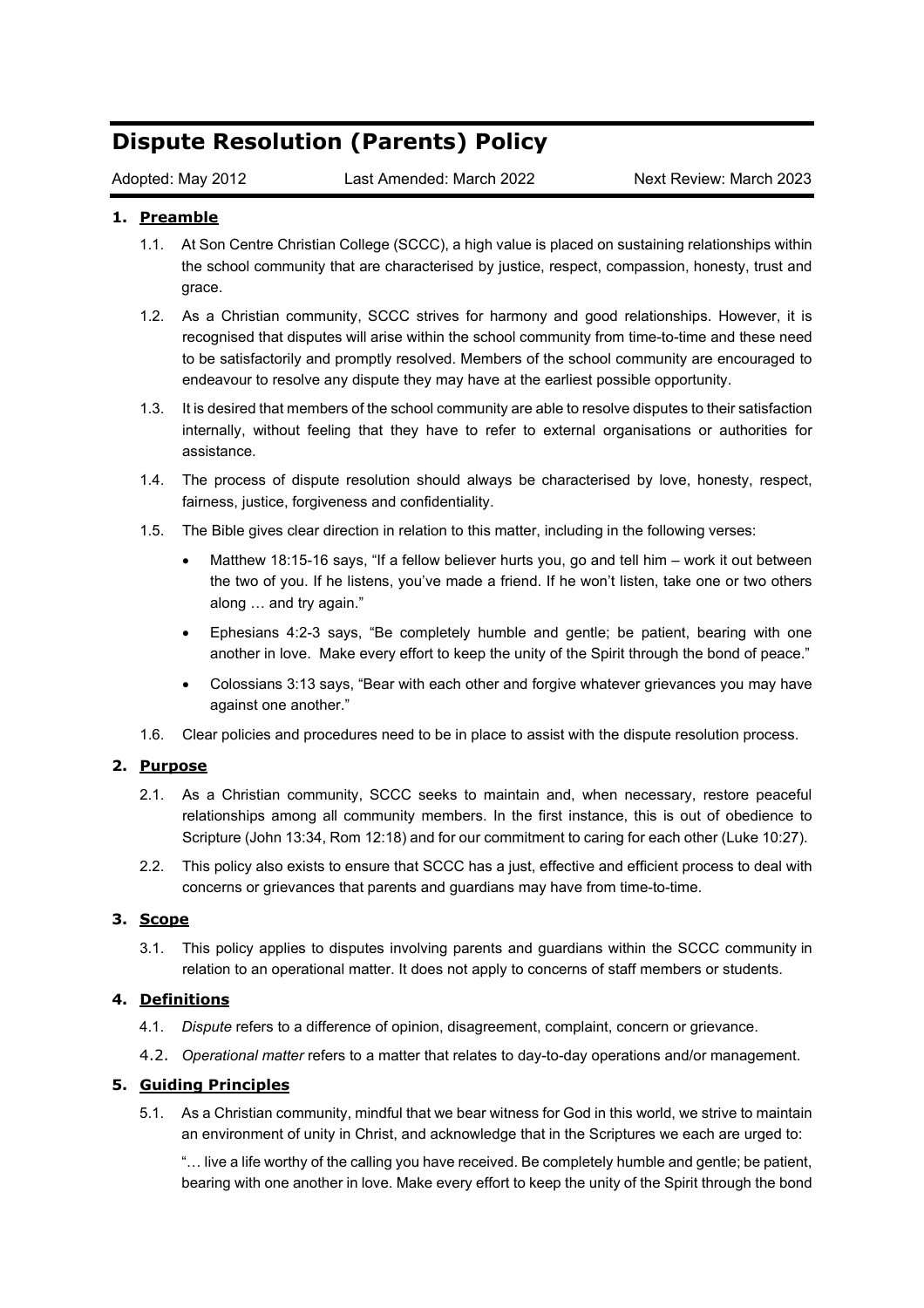of peace. There is one body and one Spirit—just as you were called to one hope when you were called—one Lord, one faith, one baptism; one God and Father of all, who is over all and through all and in all." (Eph. 4:1-6)

- 5.2. In light of item 5.1 above, we strive as a community to maintain unity and peace through open communication and respect for one another, recognising that unity does not mean conformity.
- 5.3. We embrace the opportunity that productive disagreement or conflict can provide, and we welcome and value diversity of opinion. While able to cause tensions, differences need not be threatening; they can be God's way of enriching our community.
- 5.4. Conflict generally will involve both disagreements or conflicts over a substantive issue and the fracturing of a relationship. We recognise that real resolution involves the preservation or restoration of the relationship as well as working through the substantive issues of the disagreement or conflict. We commit to working to achieve true and complete reconciliation in resolving concerns, disagreements and conflicts within the community.

#### **6. Process for Managing a Disagreement or Conflict**

- 6.1. The Bible provides us with great wisdom for dealing with disagreement and conflict. It commands and challenges us to bring honour and glory to God through all of our interactions, during times of peace or conflict with one another. When people have a disagreement or conflict within our community, we strongly encourage them to be guided in their one-to- one interaction by the peacemaking principles, found throughout the Bible and particularly in Matthew 5 & 18, in order to resolve the substantive and relational issues at the heart of the disagreement or conflict.
- 6.2. Any parent involved in the SCCC community has the right to raise a concern and have it responded to promptly, fairly and without fear of repercussion. Information regarding the process for making enquiries, or raising concerns, will be made available to all members of the SCCC community.
- 6.3. Members of the SCCC community have a responsibility to raise their concerns at the earliest possible time. Generally, the greatest success in resolving issues is where they are addressed as soon as they arise.
- 6.4. If a disagreement or conflict arises between a parent/guardian and a staff member or other community member, the people involved must first meet together to clearly and respectfully discuss the issues involved and attempt to resolve the matter. Issues may be able to be resolved at this one-to-one level, with forgiveness and restoration being the optimal conclusion.
- 6.5. Where an issue is raised, everyone involved is expected to treat one another as they would wish to be treated, and speak to one another with respect and expectation of understanding and resolution. Once a concern has been raised, the person raising the concern shall be informed of the capacity to access mediation at any stage throughout this process. Where a mediator is involved, that person will be independent and acceptable to both parties.
- 6.6. Where resolution is not achieved at a one-to-one level, the Bible provides a clear process for continuing to bring glory to God through our interactions, even in times of disagreement or conflict. Under the Matthew 18 biblical principle, where the people involved in a disagreement or conflict fail to reach a resolution in a timely manner, they should request a person with pastoral responsibility for them to assist them to come to a resolution and restoration of their relationship.
- 6.7. Within the context of SCCC, this will generally mean referring the matter to a relevant staff member to facilitate further discussion between the parties involved.
- 6.8. Every person involved in a disagreement or conflict has both the right to confidentiality, and the responsibility to maintain confidentiality. Where it is deemed appropriate to inform other people of the disagreement or conflict, every person involved will be informed of this and the reasons for involving another person.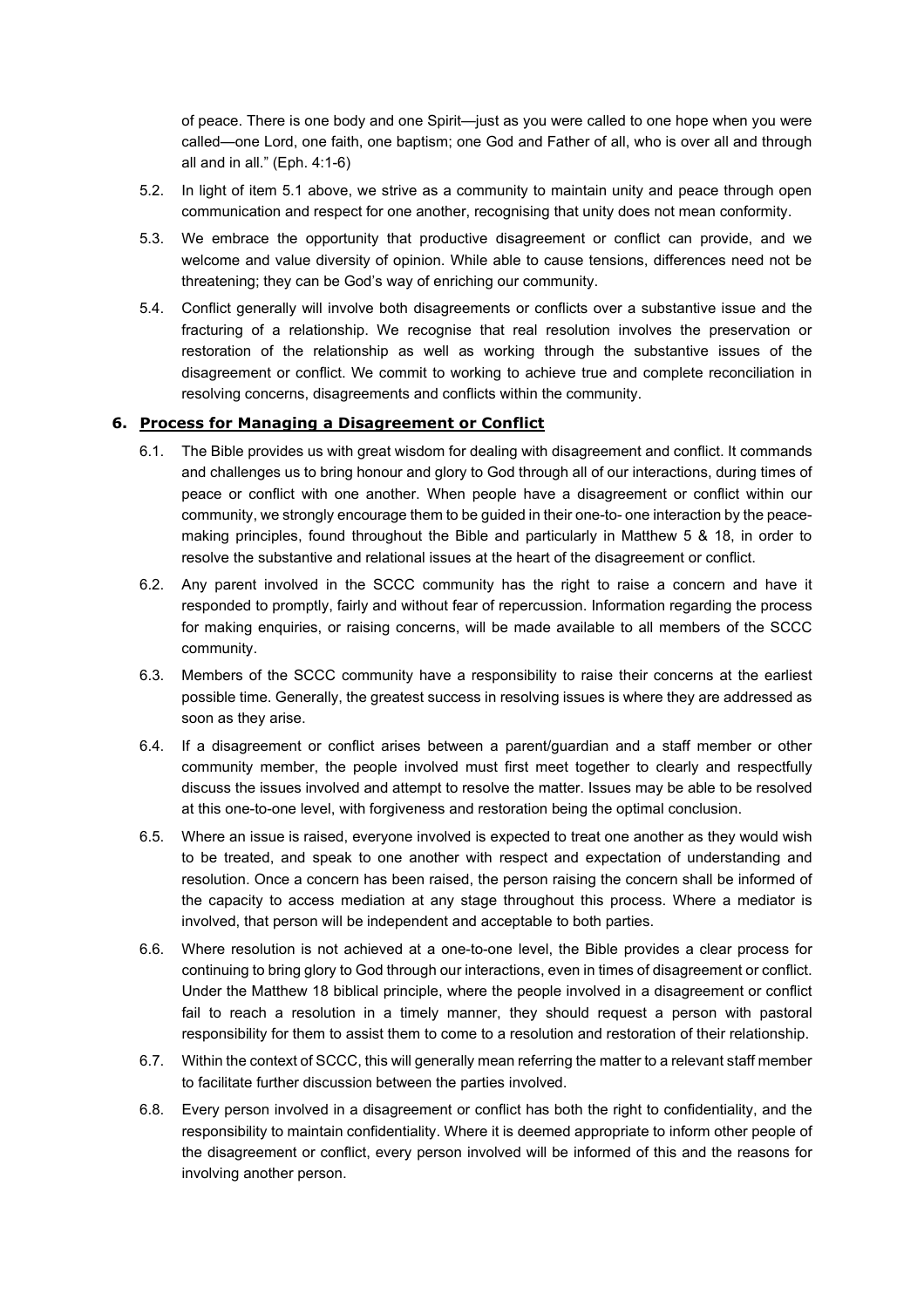- 6.9. While resolving a disagreement or conflict can be an ongoing, lengthy and potentially frustrating process at times, it is the best possible way to bring about actual resolution of both the relational and substantive issues between the people involved. Therefore, where those involved remain willing to participate in this process, SCCC will support their efforts in whatever manner may be appropriate and required. This may include bringing in outside resources to assist the people involved in bringing about resolution.
- 6.10. If a parent approaches another SCCC community member in circumstances where application of this policy would be appropriate, the person approached needs to insist that the person involved follow the proper procedure. The first step will be to meet directly with the person with whom they have an issue.

## **7. Process for Managing Formal Complaint Proceedings**

- 7.1. It may happen that resolution is still not reached, even after sustained effort and despite following the steps outlined above, or there is unwillingness by a party to engage in the prescribed process. In such circumstances, formal complaint proceedings will need to take place in order to bring about some form of resolution regarding at least the substantive issues of the disagreement or conflict.
- 7.2. In order to initiate formal complaint proceedings, any party to the issue (or the facilitator) may make a written complaint addressed to the Principal. Where a disagreement or conflict involves the Principal, the matter should be referred in writing directly to the Board Chairman.
- 7.3. Note that the escalation described in item 7.2 above should not happen while there is still the chance for resolution to be achieved through continued discussion, because it limits the possibility to resolve the relational difficulties that are often central in a conflict.
- 7.4. Any written complaint to initiate formal complaint proceedings must contain sufficient and specific detail of the basis of the disagreement or conflict, whilst having regard for matters of confidentiality and competing duties of care.
- 7.5. Upon receiving a written complaint, the Principal or Board Chairman is responsible for undertaking formal complaint proceedings, with intent to resolve the substantive issues of the disagreement or conflict.
- 7.6. SCCC is committed to dealing promptly with issues and disputes as they arise.
- 7.7. At the time the written complaint is acknowledged, a timeframe for the formal complaint proceedings shall be discussed and agreed to.
- 7.8. When undertaking formal complaint proceedings, the Principal or Board Chairman shall ensure that all relevant parties:
	- are informed in writing of the complaint;
	- have the opportunity to place their version on the record; and
	- are informed that they have the opportunity to bring a support person to a meeting if they wish.
- 7.9. The Principal or Board Chairman shall assist the parties to formal complaint proceedings to attempt to reach a resolution, personally or through a delegate, by facilitating a meeting and mediating discussion.
- 7.10. Procedural fairness must be exercised in any formal complaint proceedings. This ensures that all parties involved will receive a fair hearing and any final decision will be made without bias. The principles of procedural fairness are as follows:
	- The person considering the issue will act impartially
	- Anyone involved has the right to be heard fully
	- Anyone involved has the right to have a support person present
	- All relevant information will be considered